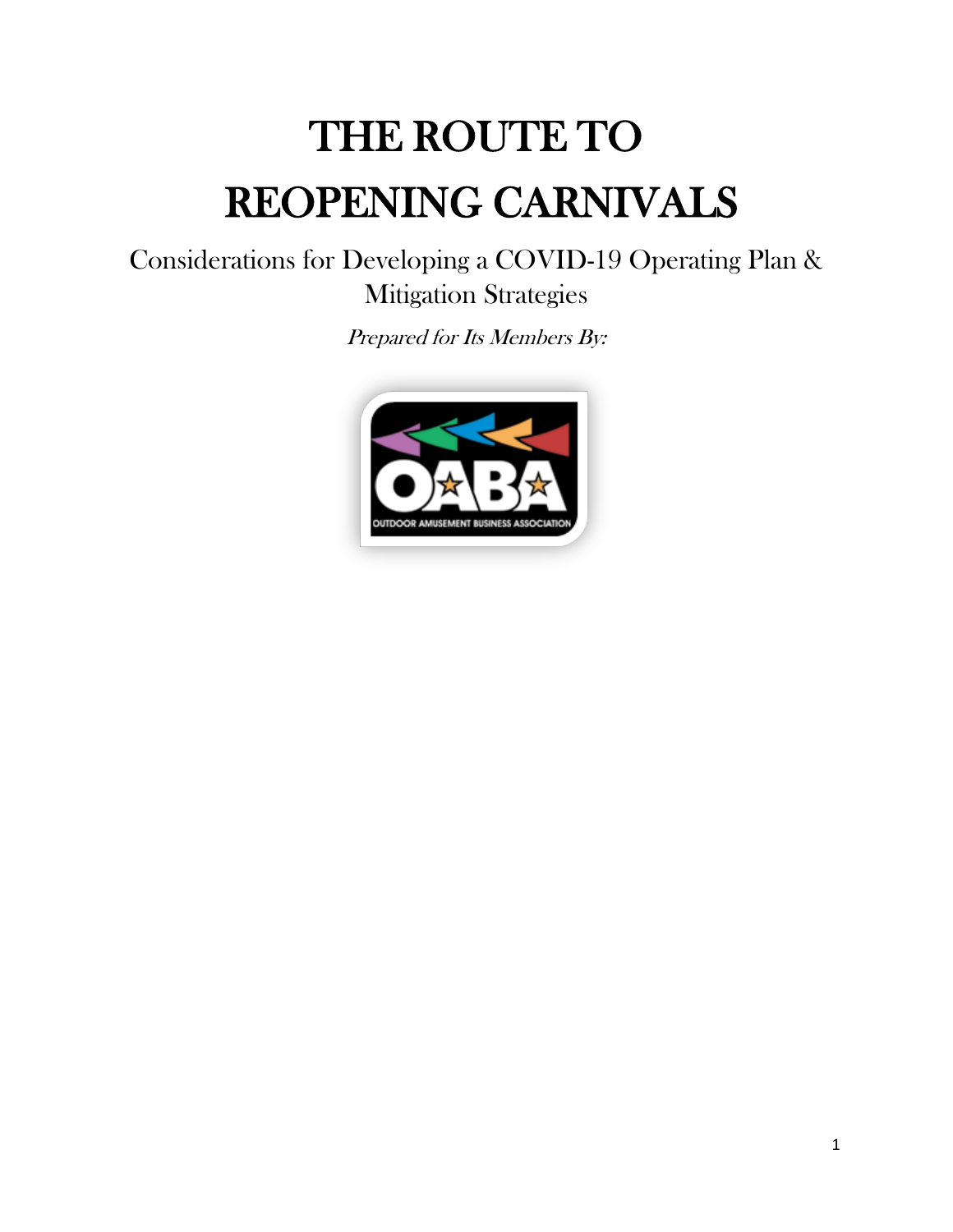## TABLE OF CONTENTS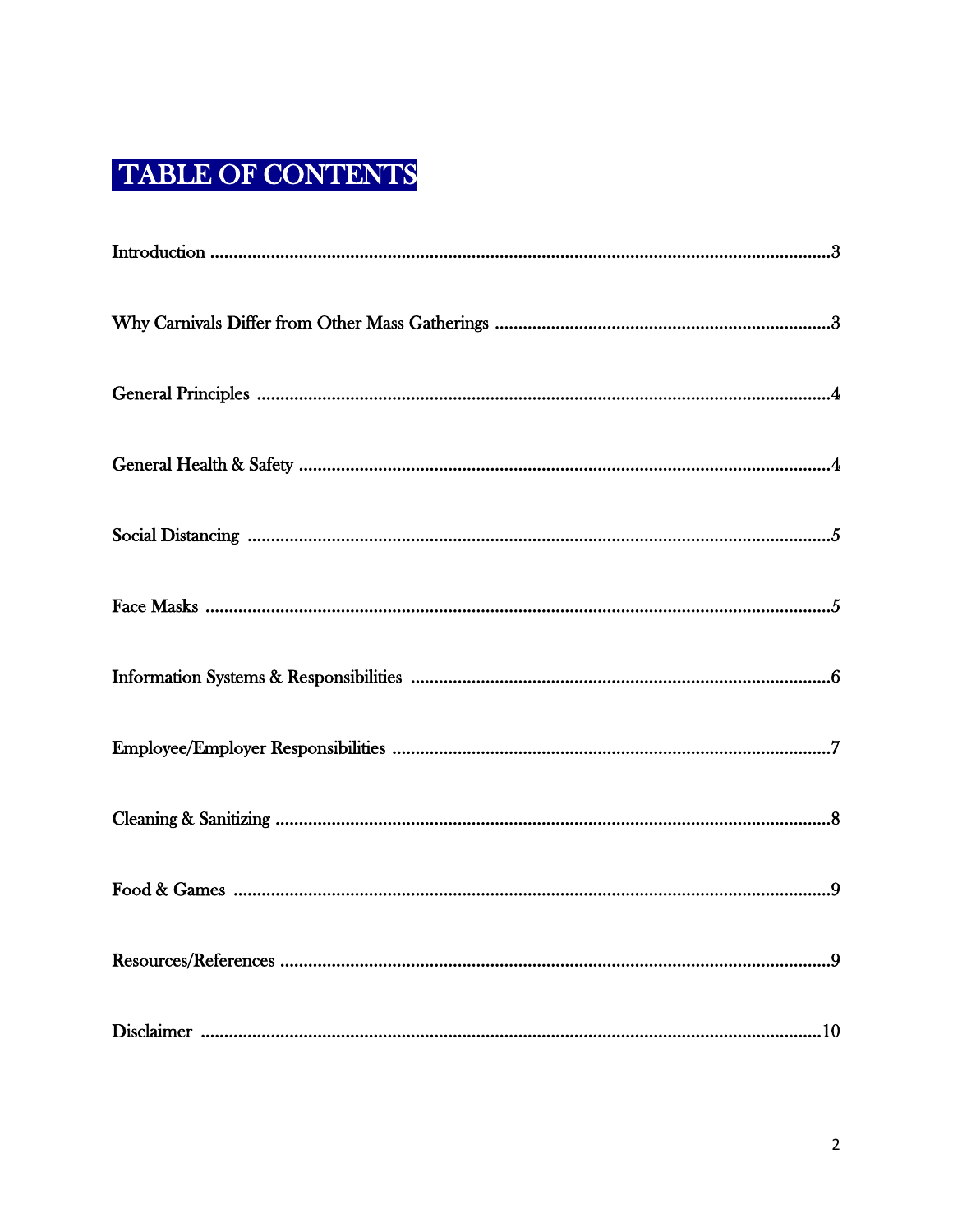### INTRODUCTION

The health and welfare of carnival employees and guests on the midway is our top priority in reopening our industry. The procedures and mitigation strategies presented below have been recognized by our industry for protecting carnival employees and guests from potential exposure to COVID-19. By minimizing contacts, promoting social distancing, and increasing cleaning protocols and sanitization, we can welcome guests back to the midway experience.

The principles, considerations, and recommendations outlined within this document include the optimal elements of mitigation plans from amusement parks, carnivals, fairs, and festivals that successfully reopened with operational restrictions during the summer of 2020 following guidance from the CDC alongside state and local health organizations. They are presented to provide approaches for you to consider and build upon in your operating plans as you collaborate with your local partners and their Health Departments in preparation for the 2021 season. Your plan should be adjusted, relaxed and/or eliminated based on current requirements.

## WHY CARNIVALS DIFFER FROM OTHER MASS **GATHERINGS**

Carnivals are uniquely different from other mass gatherings such as concerts, movie theaters, and sporting events in the following ways:

- 1. Carnivals can manage and reduce capacity by:
	- a. Reducing number of rides, games, and concessions brought to the event
	- b. Widening midway walkways while laying out the lot
	- c. Reconfiguring ride, game, and concession layouts to allow for as many straight or "L" shaped queue lines as possible
	- d. Utilizing employees to control seating positions in rides and at games by directing nonfamily members to sit in every other seat or station.
	- e. Offering ride promotions or pricing discounts during opening hours to draw more guests to less popular times
- 2. Carnivals operate entirely outside where they are subject to the well-recognized, cleansing effects of the wind and sun.
- 3. Most carnival attendees travel as a family, which means that they live in the same home and thus do not need to be physically distanced from each other.
- 4. Potential exposure times between strangers is generally incidental and below recognized minimum threshold levels because carnival guests move freely through the midway and are not sitting in a single location, elbow to elbow, for an extended period of time.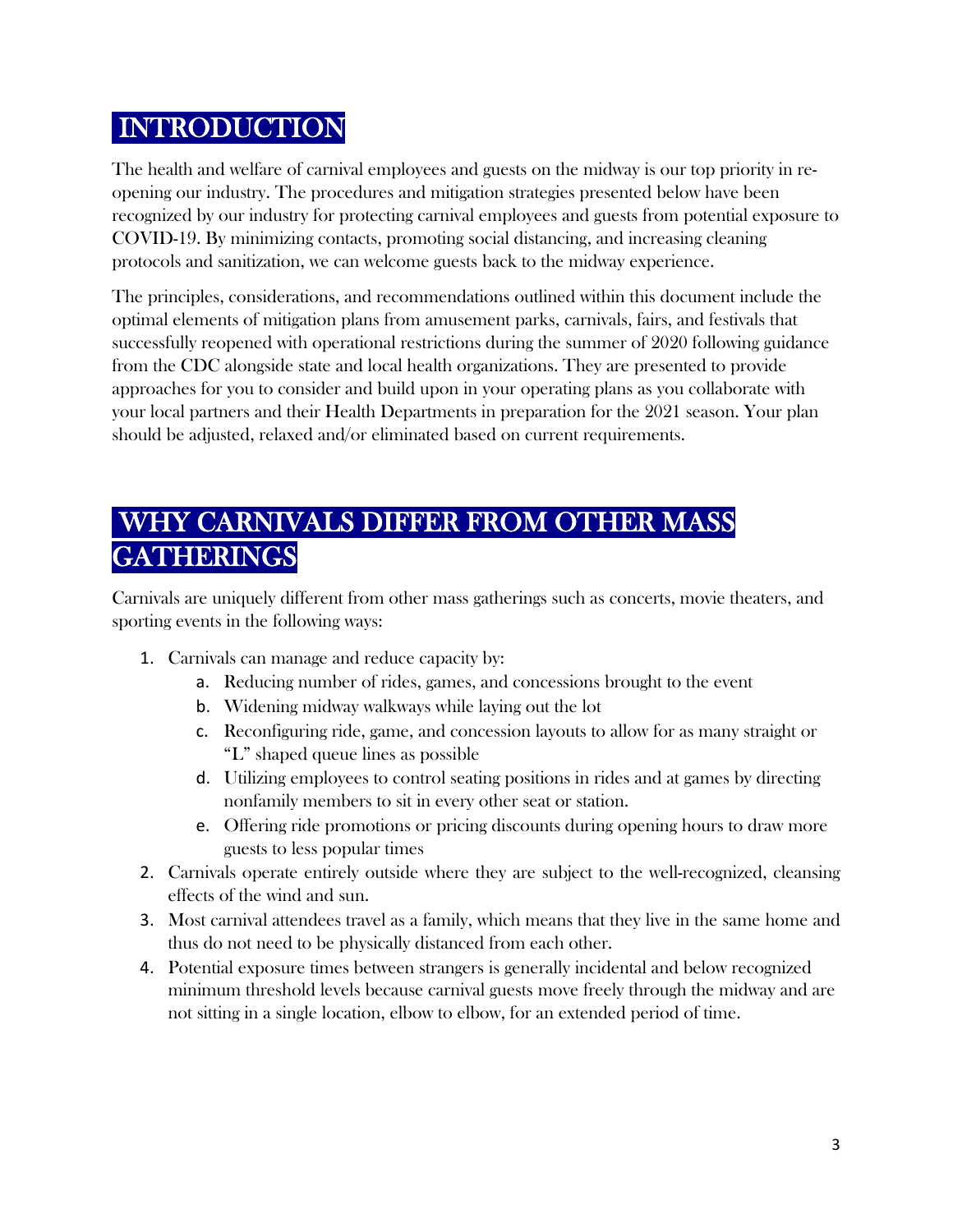#### GENERAL PRINCIPLES

- If a guest or employee is sick with COVID-19, was recently exposed (within 14 days) to someone with COVID-19, or just does not feel well, they should not visit the midway.
- Anyone who is in a high-risk category, as defined by the CDC, should not visit the midway.
- All guests and employees shall wear a cloth face covering in public areas.
- All guests and employees shall practice social distancing protocols in public areas per local regulations.
- Carnivals shall communicate and inform guests and employees of all the new protocols and procedures prior to arrival through employee training, social media, traditional media, and on the website, then upon arrival through signage, flyers, and announcements.
- There should be a designated individual on staff responsible for coordinating COVID-19 policies and procedures with the event producer and local health department.
- The COVID-19 coordinator shall document the execution of all protocols on a daily basis.

#### GENERAL HEALTH & SAFETY

Considerations should be made for the following:

- Cleaning of the entire midway area Use commercially available products to spray long lasting sanitation protectant to all surfaces.
- Establish protocols for interim sanitation of all high touch points for each ride, game, or concession.
- Establish increased protocols for sanitizing all public and communal areas, i.e., restrooms, ATMs, ticket purchase/exchange locations, etc. Encourage purchases be made online or in advance.
- Utilize touch-free or contactless payment options where possible. This includes transactions for rides, games, and concessions.
- Provide additional handwashing and/or hand sanitizing stations throughout the midway at entry and exit points, key thoroughfares, attractions, rides, games, food and beverage concessions, and outside restrooms.
- Place protective screens (plexiglass or other hygienic barriers) where there are interactions between employees and guests.
- Establish protocols when an employee or guest exhibits symptoms of COVID-19 when on the midway. Coordinate action with the fair to remove the party from public interaction and provide medical services off the midway.
- Establish pedestrian traffic flow plans to reduce bottlenecks and ensure the ability to maintain social distancing on the fair grounds.
- Increase the number of available restroom and handwashing facilities to alleviate crowding caused by waiting guests.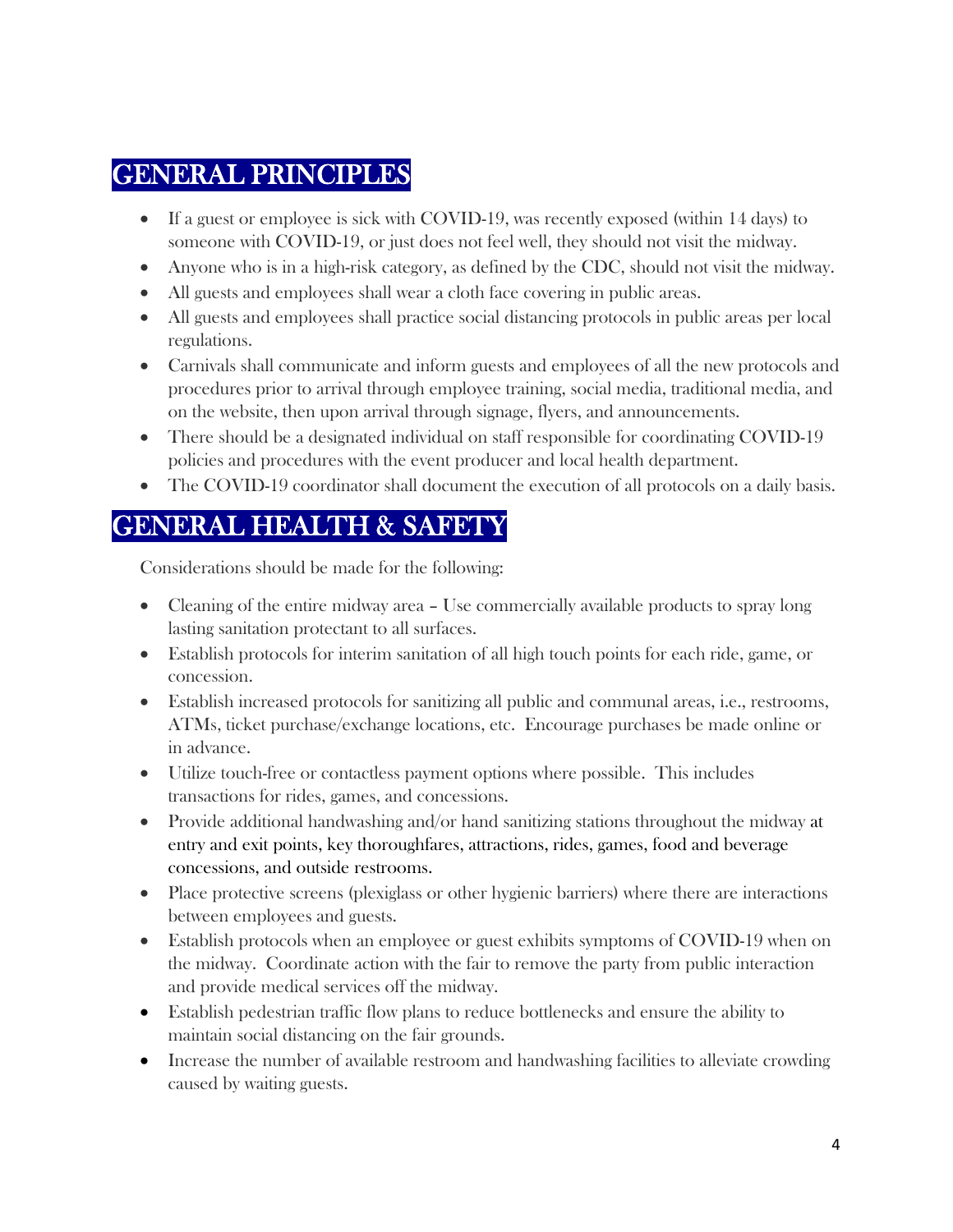#### SOCIAL DISTANCING

- Establish overall capacity limits based on local formulas.
- Limit the number of and capacity of individual rides and games to comply with local regulations for social distancing. Recognize that family members from the same household can be closer together. (Note: If space allows, consider 10-foot distancing when groups are permitted. If you have family units in line next to each other, it is difficult to make social distancing with groups only six feet apart.)
- Implement straight or L lines and indicate local requirements (usually six-foot increments) with signs and ground stickers. Implementation must occur at all queue lines. No switchback or serpentine lines.
- Employees should avoid physically assisting/lifting guests. If a guest needs assistance, ask another family member to help.

#### FACE MASKS / CLOTH FACE COVERINGS

When social distancing cannot take place, the wearing of face masks or cloth face coverings (covering nose and mouth) provides an additional level of safety for guests and employees and reduces the likelihood of contagious virus droplets transferring from one person to another.

In some locales, the government requires people wear masks/ face coverings in all public places. Be sure you understand these guidelines as they impact your operations

Consider creating "mask/face covering-free" areas where employees and guests can remove their masks for a short period of time to take a break. The designated mask-free areas should be large and open enough to allow people to follow physical distancing guidelines for your area when they are not wearing their masks. Consider clearly identifying and marking these areas so they are easy to find.

Provide staff and guest with information on proper use, removal, and washing of masks.

- Note: Masks should not be placed on:
	- o Babies and children younger than 2 years old
	- o Anyone who has trouble breathing or is unconscious
	- o Anyone who is incapacitated or otherwise unable to remove the mask without assistance.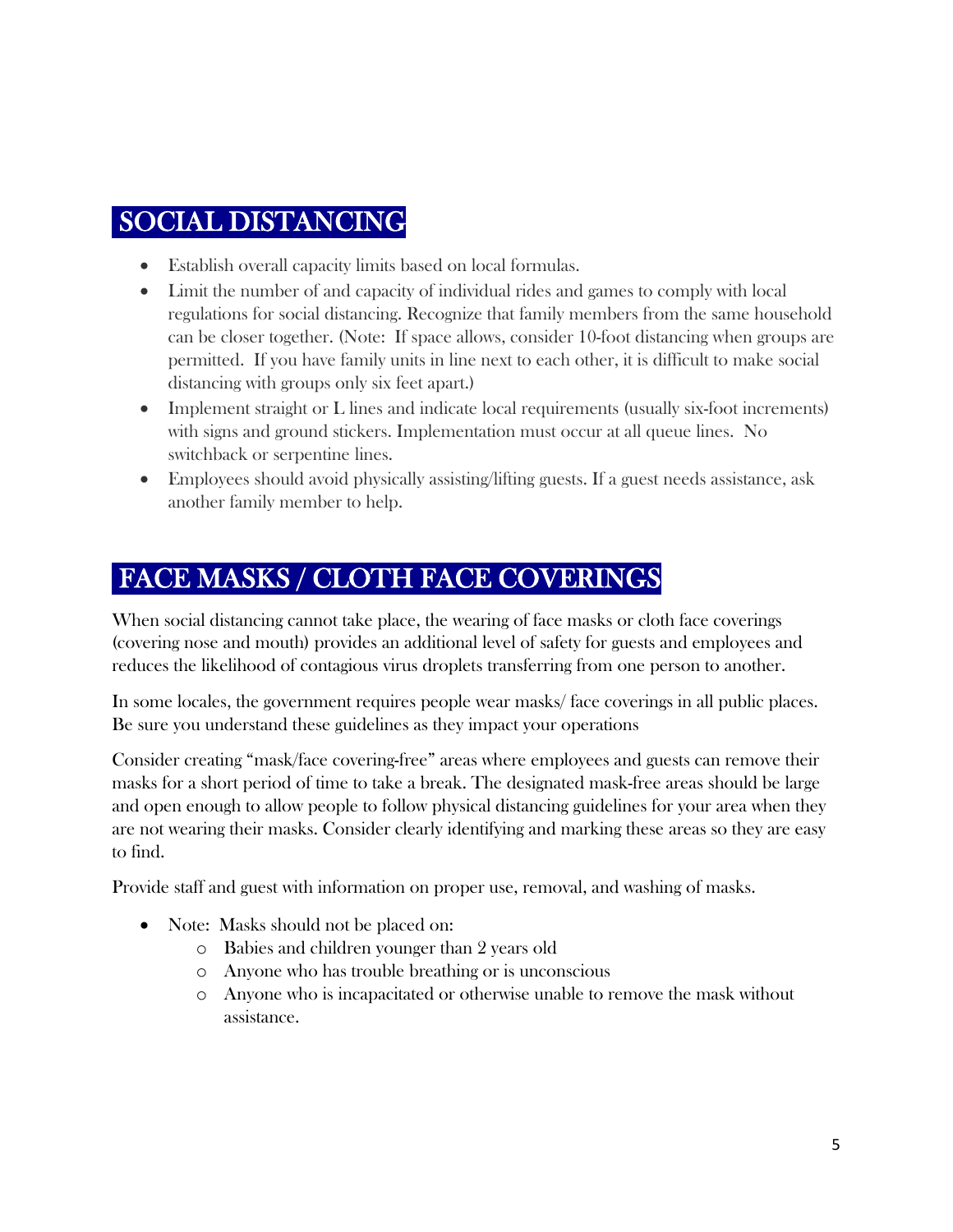#### INFORMATION SYSTEMS & RESPONSIBILITIES

- Implement public awareness campaign for social media (paid and non-paid), mass media (paid and non-paid), web-based platforms, signs and public address announcements to advise the public of new policies and procedures for their safety.
- Signs with health and hygiene reminders should be visible throughout the midway. The CDC, and many states, have PDF bilingual signs available on their websites. Remind guests about the proper washing of hands. When coughing or sneezing, cover your mouth and nose with a flexed elbow or tissue. Remind guests to practice social distancing in all areas of the midway per local regulation.
- Signs with the following or similar language should be on display: "We have taken enhanced health and safety measures for our guests and employees. You must follow all posted instruction while visiting the midway. An inherent risk of exposure to COVID-19 exists in any public place where people are present. COVID-19 is an extremely contagious disease that can lead to sever illness and death. According to the Center for Disease Control and Prevention, senior citizens and guests with underlying medical conditions are especially vulnerable. By visiting the midway, you voluntarily assume all risks relate to the exposure of COVID-19
- Ensure on-midway cleaning/sanitizing team is highly visible to provide guest reassurance.
- Establish a phone/text number to report problem areas or customer concerns so situations can be promptly remediated.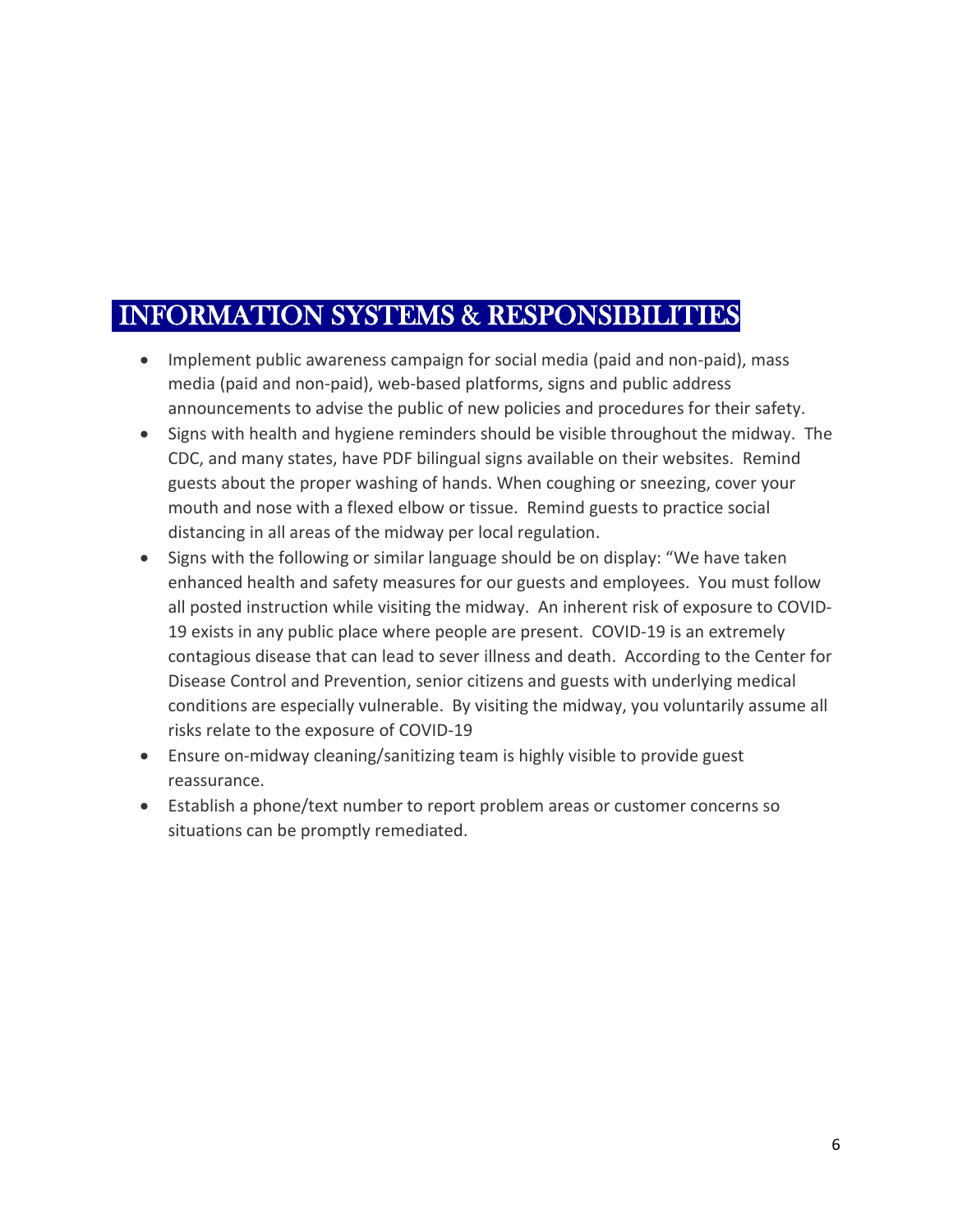#### EMPLOYER / EMPLOYEE RESPONSIBILITIES

There should be a designated individual on staff responsible for coordinating COVID-19 policies and procedures with the event as well as with local Health Departments.

- Each employee's temperature will be checked and logged before work shifts and they will not be allowed to work should they register a fever above 100.4 degrees.
- Implement staff training on COVID-19 to include sanitation procedures for public and personal areas, social distancing requirements, use of PPE, and guest responsibilities.
- Provide specific staff training for protocols on each individual ride, game and concession.
- Staff will be provided cloth protective face coverings, face shields, and other PPE as needed to be worn during all interactions with the public.
- Evaluate employee rotation cycles to keep work teams together to reduce interactions between different groups of employees when possible.
- Monitor absenteeism of employees, cross-train staff, and create a roster of trained back-up staff in order to respond to staffing shortages that may be COVID-19 related.
- Instruct employees to wash their hands or use hand sanitizer at least every 60 minutes and after any of the following: using the restroom, sneezing, touching their face, blowing their nose, cleaning, sweeping, mopping, eating, drinking, smoking, entering or leaving a guest area, and before and after their shift.
- Discourage workers from using other workers' phones, desks, offices or other work tools and equipment, when possible.
- Organize pre-opening daily outside meetings with staff and key stakeholders to review problem issues and plans to improve the experience and to incorporate customer comments and concerns.
- Staff travel between locations will incorporate safe protocols and will include limiting the number of people per vehicle.
- Implement a policy regarding employees that feel ill or show symptoms of virus or infection, encouraging them to stay home without fear of being punished or losing their jobs. Educate staff on when they can return to work.
- When appropriate, following CDC guidelines, shields and temporary barriers will be used between employees and the public.
- As a general rule, carnival employees should avoid physically assisting/lifting guests. If a guest needs assistance, they will first ask another family member to help. It is understood that carnival employees may still need to physically assist/lift guests in the event of a ride evacuation.
- Remind employees they have a duty to take reasonable care for their own health and safety and to not adversely affect the health and safety of others.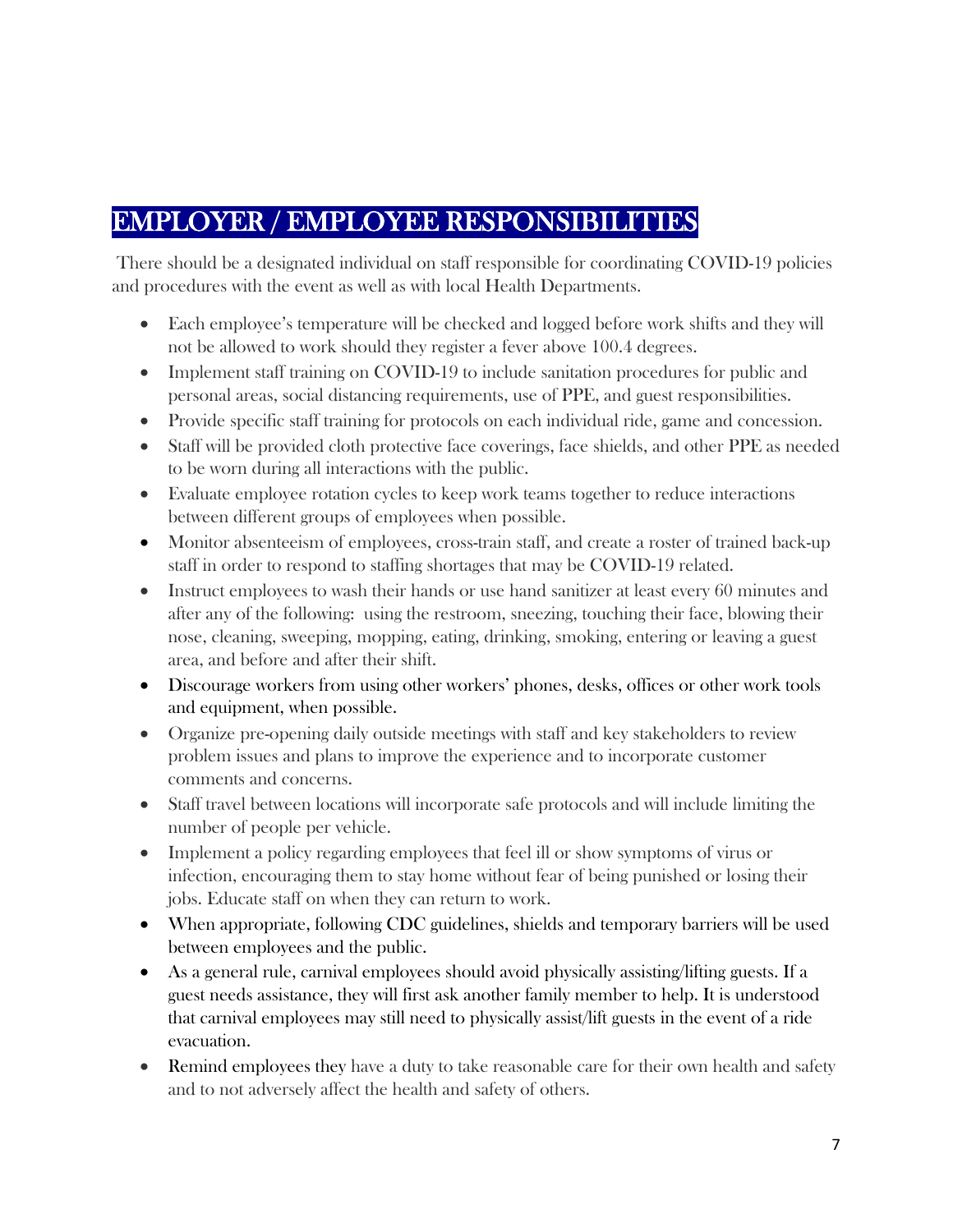#### CLEANING & SANITIZING

The CDC defines cleaning, sanitizing, and disinfecting as follows:

- Cleaning removes germs, dirt, and impurities from surfaces or objects. Cleaning works by using soap (or detergent) and water to physically remove germs from surfaces. This process does not necessarily kill germs, but by removing them, it lowers their numbers and the risk of spreading infection.
- Sanitizing lowers the number of germs on surfaces or objects to a safe level, as judged by public health standards or requirements. This process works by either cleaning or disinfecting surfaces or objects to lower the risk of spreading infection. Disinfecting kills germs on surfaces or objects.
- Disinfecting works by using chemicals to kill germs on surfaces or objects. This process does not necessarily clean dirty surfaces or remove germs, but by killing germs on a surface after cleaning, it can further lower the risk of spreading infection.

High touch surfaces should be cleaned throughout the day with an alcohol-based disinfectant. Additionally, surfaces can be sprayed with a water-based photocatalyst Titanium Dioxide solution. It slowly destroys any microorganism that touches the surfaces such as viruses, bacteria, mold, fungi, or any other microorganism for 6 months and lasts for up to 28 days following the photocatalyst sanitizing process. Surfaces can be monitored and measured with an ATP meter to measure microbial contamination. The OABA can provide processes and product that have been used by our members. OABA does not endorse or promote any of these products.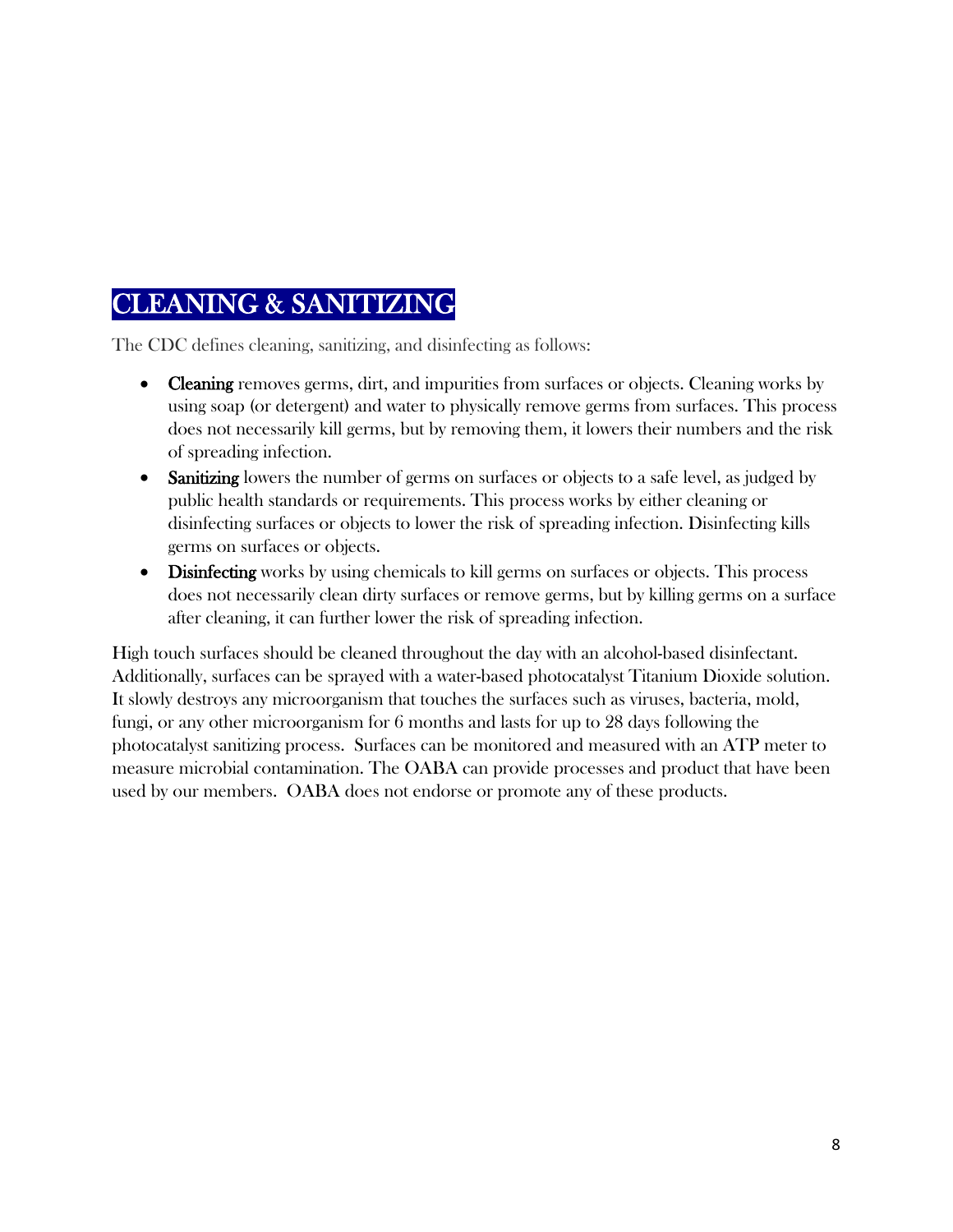#### FOOD & GAMES

- Food stands will endeavor to follow the most current CDC and health department guidelines as issued.
- Commonly used areas around food stands will be cleaned and sanitized periodically throughout the day.
- Food stands will separate payment handling employees from food handling employees.
- Open access condiments will be eliminated and replaced with single-use packets or portions available upon request.
- Self-service drink stations will be eliminated.
- Make hand sanitizing stations available.
- Barriers can be erected between food service employees and the public.
- Self-service napkins and cutlery dispensers will be eliminated, and items provided to guests with meals upon request.
- Ask customers and staff to exchange cash or card payments by placing them on a receipt tray or on the counter to avoid direct hand-to-hand contact.
- Minimize contact by handing food items to guests on a tray or with gloved hands.
- Games will be reconfigured whenever possible and/or strategies employed to maintain social distancing and minimize contact.
- Game equipment touched by the public will be wiped after each use.
- Prizes will be sanitized and quarantined before being placed into service in a game and will be kept out of the guest's reach before selecting.
- Social distancing between players not in the same family/group should be implemented.

#### RESOURCES/REFERENCES

There are several documents available, from multiple sources, that can be viewed in the member section of the OABA website outlining specific plans. The OABA makes these available for reference but does not endorse any such plan.